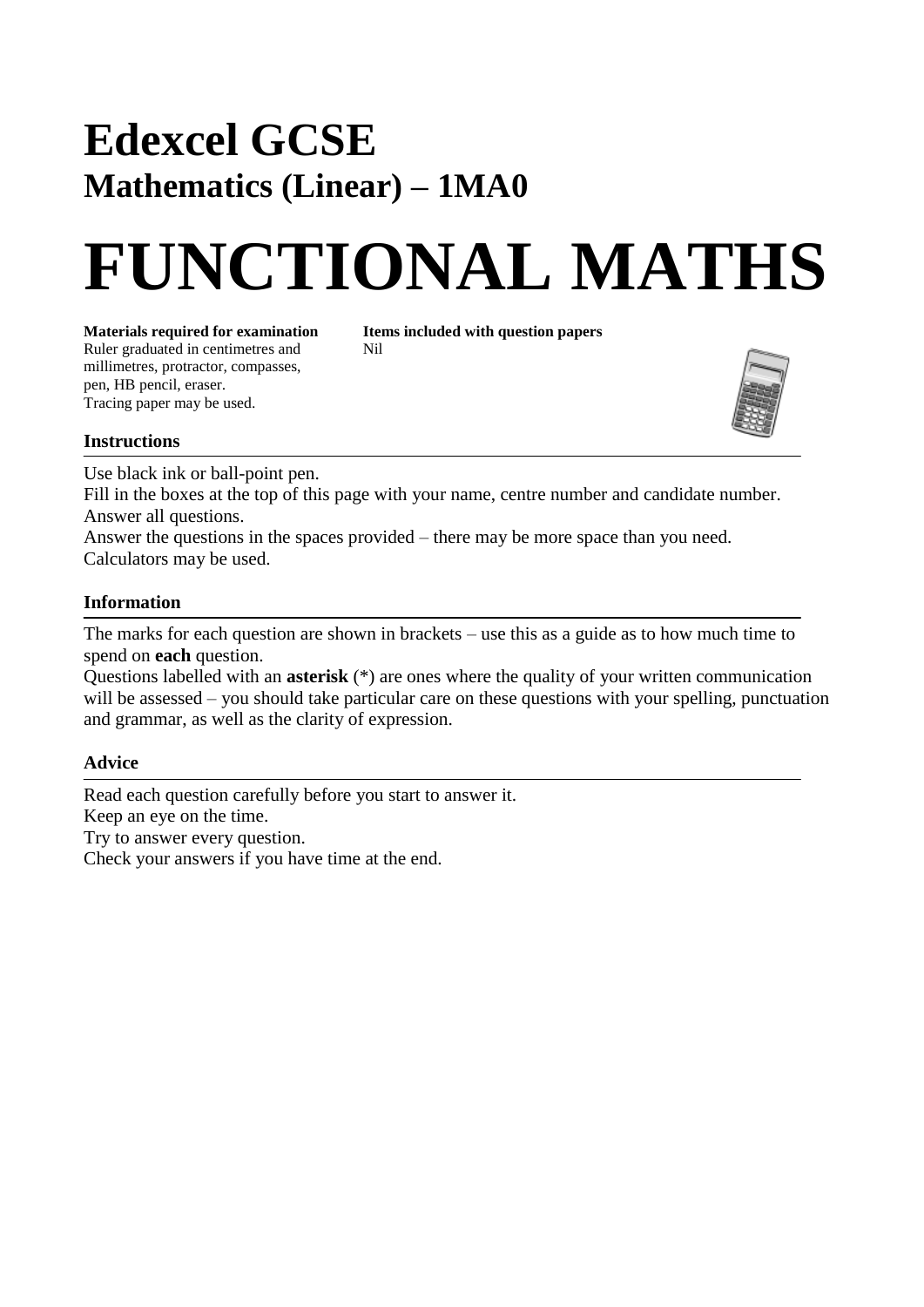**1.** The diagram shows a patio in the shape of a rectangle.



**\_\_\_\_\_\_\_\_\_\_\_\_\_\_\_\_\_\_\_\_\_\_\_\_\_\_\_\_\_\_\_\_\_\_\_\_\_\_\_\_\_\_\_\_\_\_\_\_\_\_\_\_\_\_\_\_\_\_\_\_\_\_\_\_\_\_\_\_\_\_\_\_\_\_\_\_\_\_**

The patio is 3.6 m long and 3 m wide.

Matthew is going to cover the patio with paving slabs. Each paving slab is a square of side 60 cm.

Matthew buys 32 of the paving slabs.

(a) Does Matthew buy enough paving slabs to cover the patio? You must show all your working.

> .............................................. **(3)**

The paving slabs cost £8.63 each.

(b) Work out the total cost of the 32 paving slabs.

£ ..............................................

**(3)**

**(6 marks)**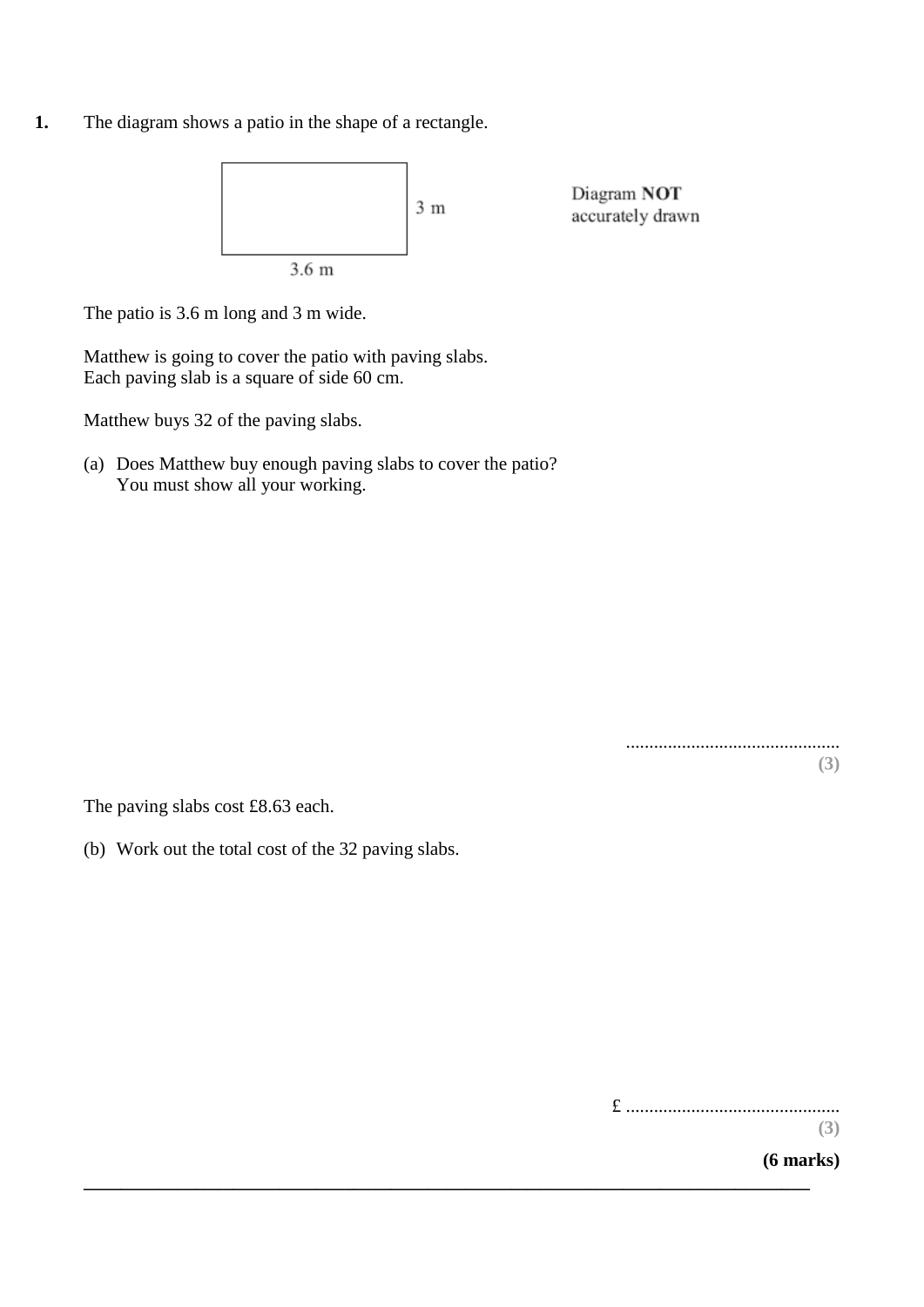**\*2.** Mr Weaver's garden is in the shape of a rectangle.

## In the garden

there is a patio in the shape of a rectangle and two ponds in the shape of circles with diameter 3.8 m.

The rest of the garden is grass.



**\_\_\_\_\_\_\_\_\_\_\_\_\_\_\_\_\_\_\_\_\_\_\_\_\_\_\_\_\_\_\_\_\_\_\_\_\_\_\_\_\_\_\_\_\_\_\_\_\_\_\_\_\_\_\_\_\_\_\_\_\_\_\_\_\_\_\_\_\_\_\_\_\_\_\_\_\_\_**

Mr Weaver is going to spread fertiliser over all the grass. One box of fertiliser will cover 25 m2 of grass.

How many boxes of fertiliser does Mr Weaver need? You must show your working.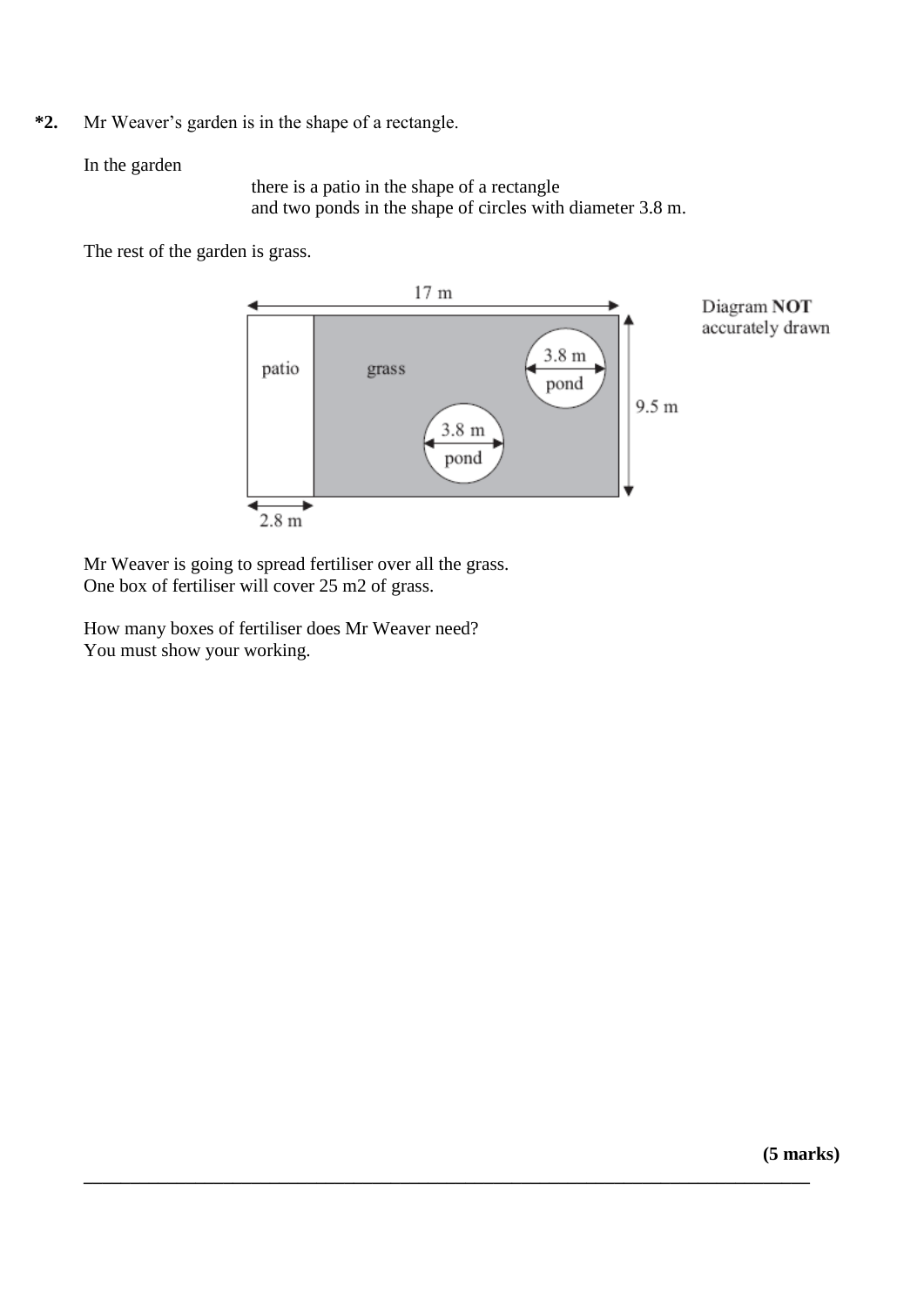**\*3.** Henry is thinking about having a water meter.

These are the two ways he can pay for the water he uses.

#### **Water Meter**

A charge of £28.20 per year

plus

91.22p for every cubic metre of water used

1 cubic metre  $= 1000$  litres

Henry uses an average of 180 litres of water each day.

Henry wants to pay as little as possible for the water he uses. Should Henry have a water meter?

**\_\_\_\_\_\_\_\_\_\_\_\_\_\_\_\_\_\_\_\_\_\_\_\_\_\_\_\_\_\_\_\_\_\_\_\_\_\_\_\_\_\_\_\_\_\_\_\_\_\_\_\_\_\_\_\_\_\_\_\_\_\_\_\_\_\_\_\_\_\_\_\_\_\_\_\_\_\_**

# **No Water Meter**

A charge of £107 per year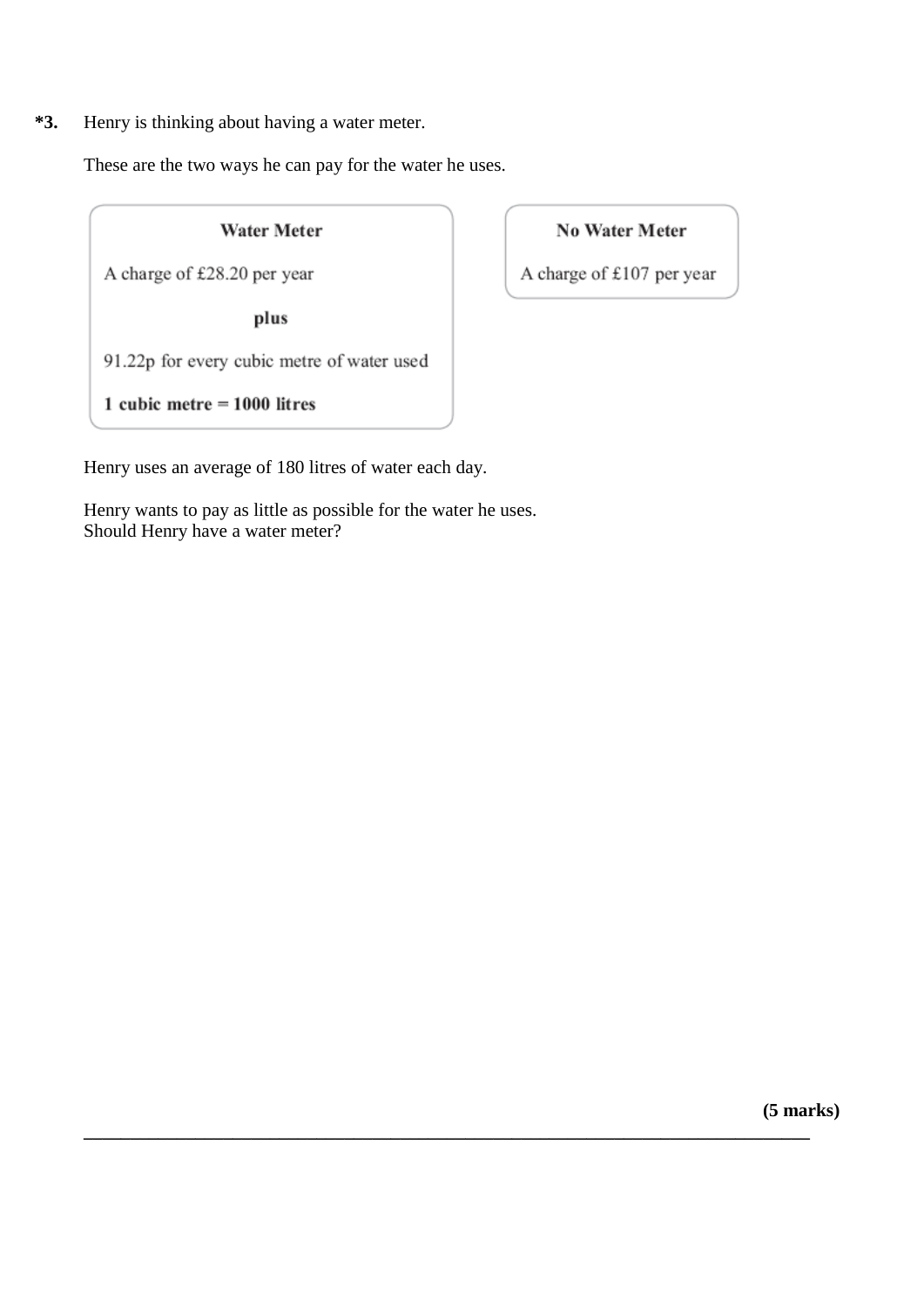\***4.** Here is part of Gary's electricity bill.

| <b>Electricity bill</b>    |                          |
|----------------------------|--------------------------|
| New reading<br>Old reading | 7155 units<br>7095 units |
| Price per unit 15p         |                          |

**\_\_\_\_\_\_\_\_\_\_\_\_\_\_\_\_\_\_\_\_\_\_\_\_\_\_\_\_\_\_\_\_\_\_\_\_\_\_\_\_\_\_\_\_\_\_\_\_\_\_\_\_\_\_\_\_\_\_\_\_\_\_\_\_\_\_\_\_\_\_\_\_\_\_\_\_\_\_**

Work out how much Gary has to pay for the units of electricity he used.

**(4 marks)**

**5.** Peter works out the cost of the gas he used last year. At the start of the year, the gas meter reading was 12967 units. At the end of the year, the gas meter reading was 14059 units. Each unit of gas he used cost 44p.

Work out the mean cost per month of the gas he used last year.

£ ……………………………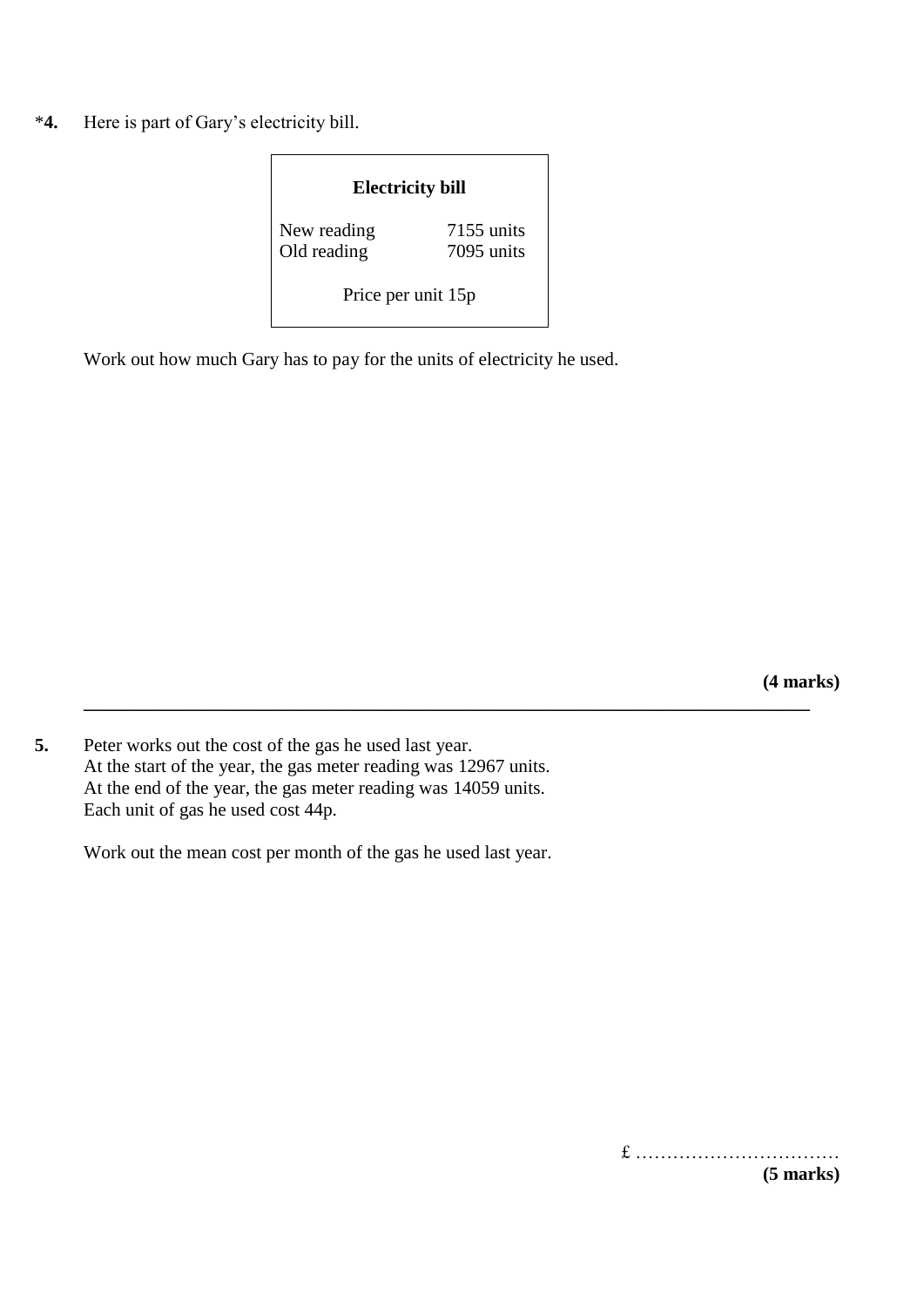**6.** Here is a diagram of Jim's garden.



Jim wants to cover his garden with grass seed to make a lawn.

Grass seed is sold in bags. There is enough grass seed in each bag to cover 20  $m<sup>2</sup>$  of garden.

Each bag of grass seed costs £4.99

Work out the least cost of putting grass seed on Jim's garden.

**\_\_\_\_\_\_\_\_\_\_\_\_\_\_\_\_\_\_\_\_\_\_\_\_\_\_\_\_\_\_\_\_\_\_\_\_\_\_\_\_\_\_\_\_\_\_\_\_\_\_\_\_\_\_\_\_\_\_\_\_\_\_\_\_\_\_\_\_\_\_\_\_\_\_\_\_\_\_**

£ .........................................................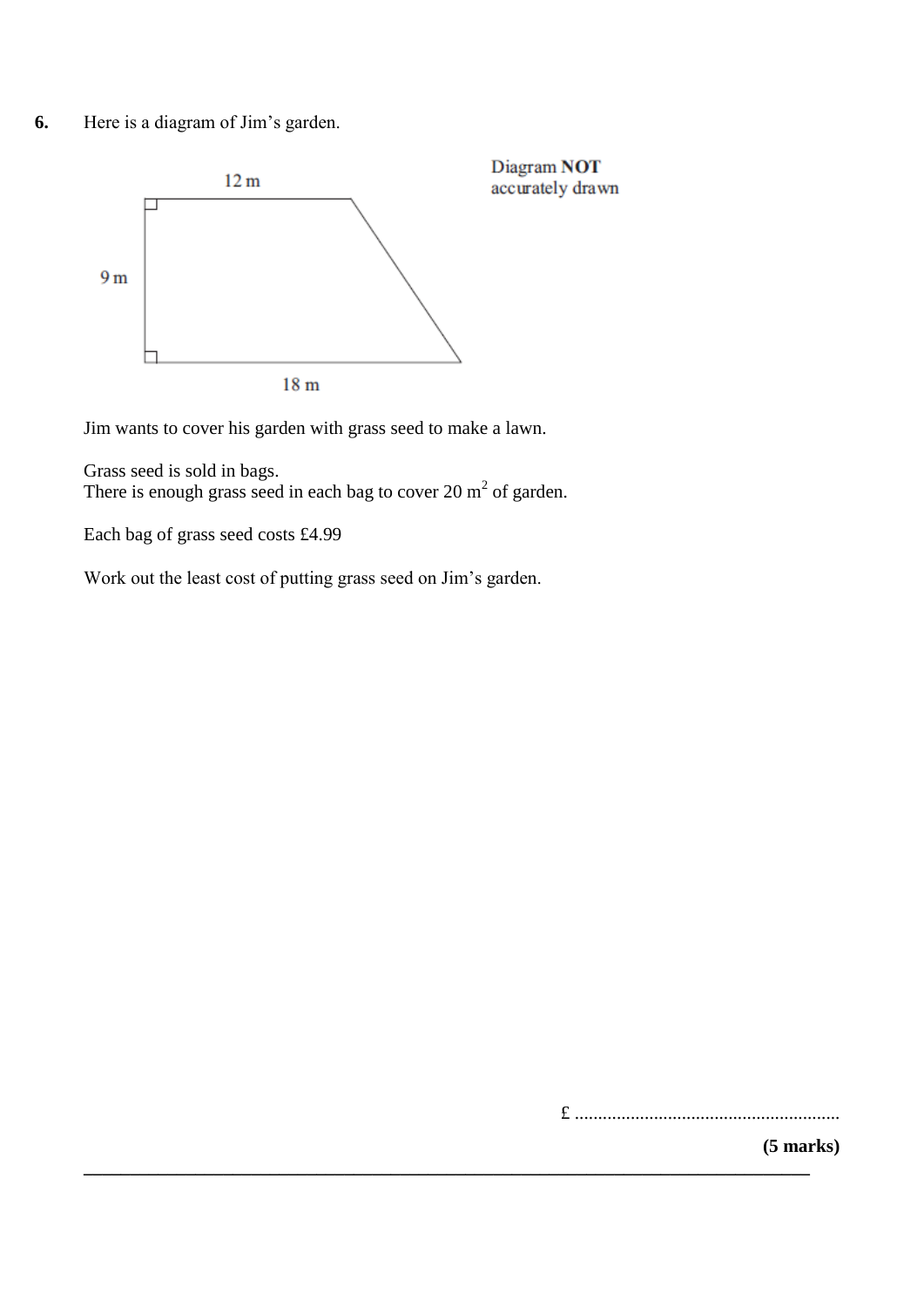**7.** Jon has a flower garden in the shape of a circle. The diameter of the garden is 5 metres.

> Jon wants to put fencing around the edge of the garden. The fencing costs £1.80 per metre.

Work out the total cost of the fencing.



£..........................................

**(5 marks)**

**8.** The diagram shows a CD. The CD is a circle of radius 6 cm.

> CDs of this size are cut from rectangular sheets of plastic. Each sheet is 1 metre long and 50 cm wide.

Work out the greatest number of CDs that can be cut from one rectangular sheet.



Diagram NOT accurately drawn

.....................................

**(4 marks)**